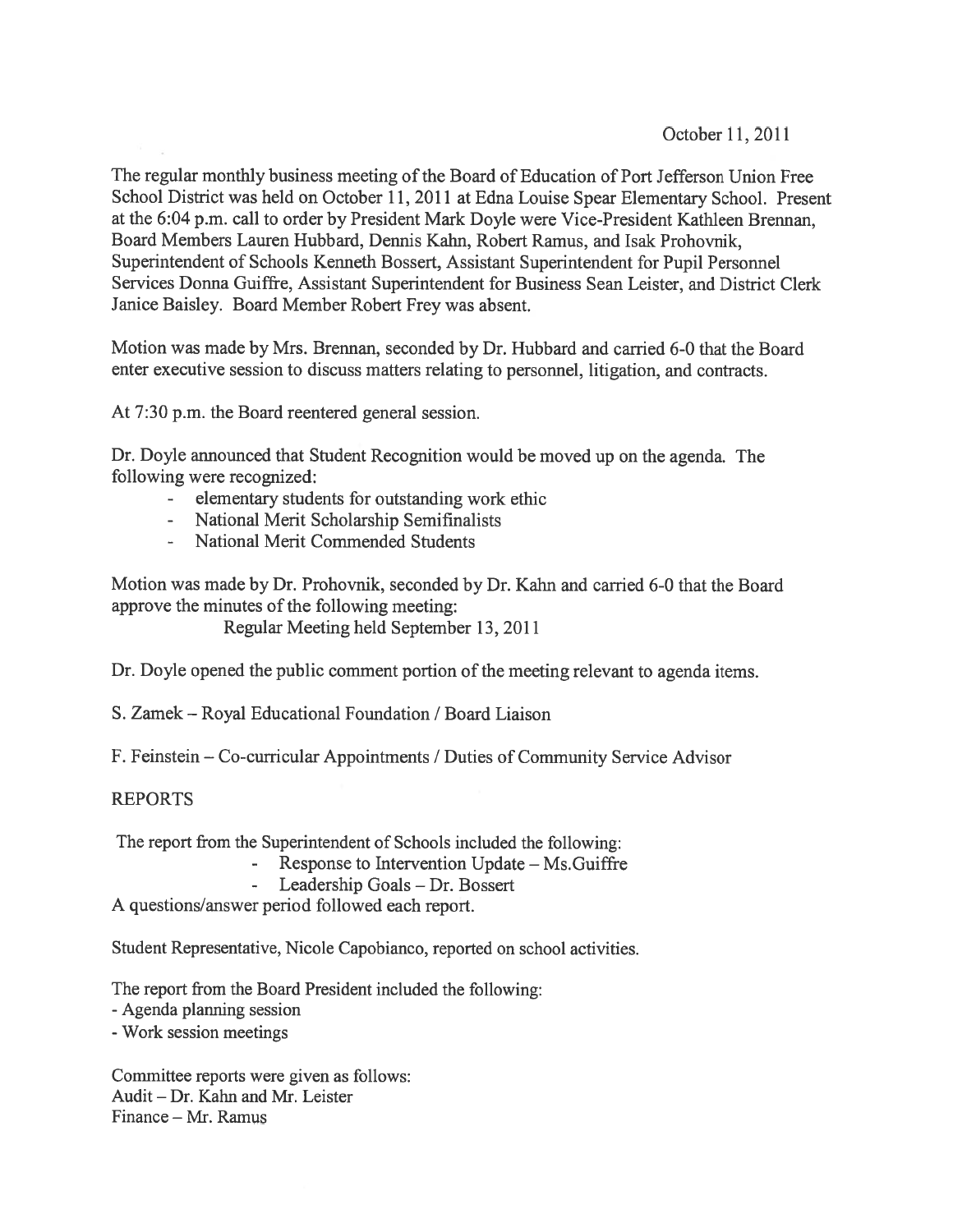Curriculum — Mrs. Brennan Facilities — Dr. Hubbard

Dr. Prohovnik inquired about periodic inspections of eye wash stations. Dr. Bossert indicated he would look into it.

### CONSENT AGENDA

Motion was made by Mrs. Brennan, seconded by Dr. Kahn that the Board approve Personnel resolutions A.l- <sup>10</sup> appearing on the October 11, <sup>2011</sup> consent agenda. Mrs. Brennan asked that resolution <sup>3</sup> be pulled for discussion. Mr. Prohovnik asked that resolution <sup>10</sup> be pulled. Motion amended and carried 6-0 to approve Personnel resolutions A. 1,2,4,5,6,7,8 and 9. Dr. Doyle brought attention to resolution 6, Custodial Workers Memorandum of Agreement. Mrs. Brennan inquired about the duties of the Community Service Advisor and asked that the Board receive the responses to questions posed during public comment. Motion to approve resolution A.3, carried 6-0. Dr. Prohovnik asked for clarification of resolution A.10. Motion to approve resolution A.10, carried 6-0.

Motion was made by Mrs. Brennan, seconded by Mr. Ramus and carried 6-0 that the Board approve Finance resolutions numbered 1 – 6 appearing on the October 11, 2011 consent agenda.

Motion as made by Dr. Kahn, seconded by Dr. Prohovnik and carried 6-0 that the Board approve Facilities and Operations resolutions numbered 1-2 appearing on the October 11, 2011 consent agenda. Dr. Bossert addressed item C.2., <sup>a</sup> change in the school calendar, as well as communicating the change to parents.

Motion was made by Mr. Ramus, seconded by Mrs. Brennan and carried 6-0 that the Board approve Finance resolutions numbered  $1 - 2$  appearing on the October 11, 2011 consent agenda.

#### OLD BUSINESS

Revisions to Board Policy 9120.1, Nepotism and Patronage were presented for <sup>a</sup> first reading. Dr. Prohovnik distributed to the Board suggested changes to the policy. Discussion ensued. Motion was made by Dr. Prohovnik, seconded by Dr. Kahn and carried 6-0 to table the first reading. Dr. Doyle and Dr. Prohovnik will ge<sup>t</sup> together and bring back <sup>a</sup> recommended first reading to the Board.

Motion was made by Dr. Kahn, seconded by Dr. Prohovnik and carried 6-0 to adopt the attached Board of Education goals as presented by the Superintendent.

The role, composition, and charge of Committees was reviewed and discussed. As <sup>a</sup> result of discussion: Mr. Ramus will redraft the charge of the Finance Committee. Mr. Ramus and Dr. Prohovnik will draft the charge for the Budget Advisory Committee. Dr. Kahn and Dr. Doyle will redraft the charge of the LIPA Committee.

Motion was made by Mr. Ramus, seconded by Dr. Prohovnik and carried 6-0 that discussion of the District Website be tabled until the October 25 work session.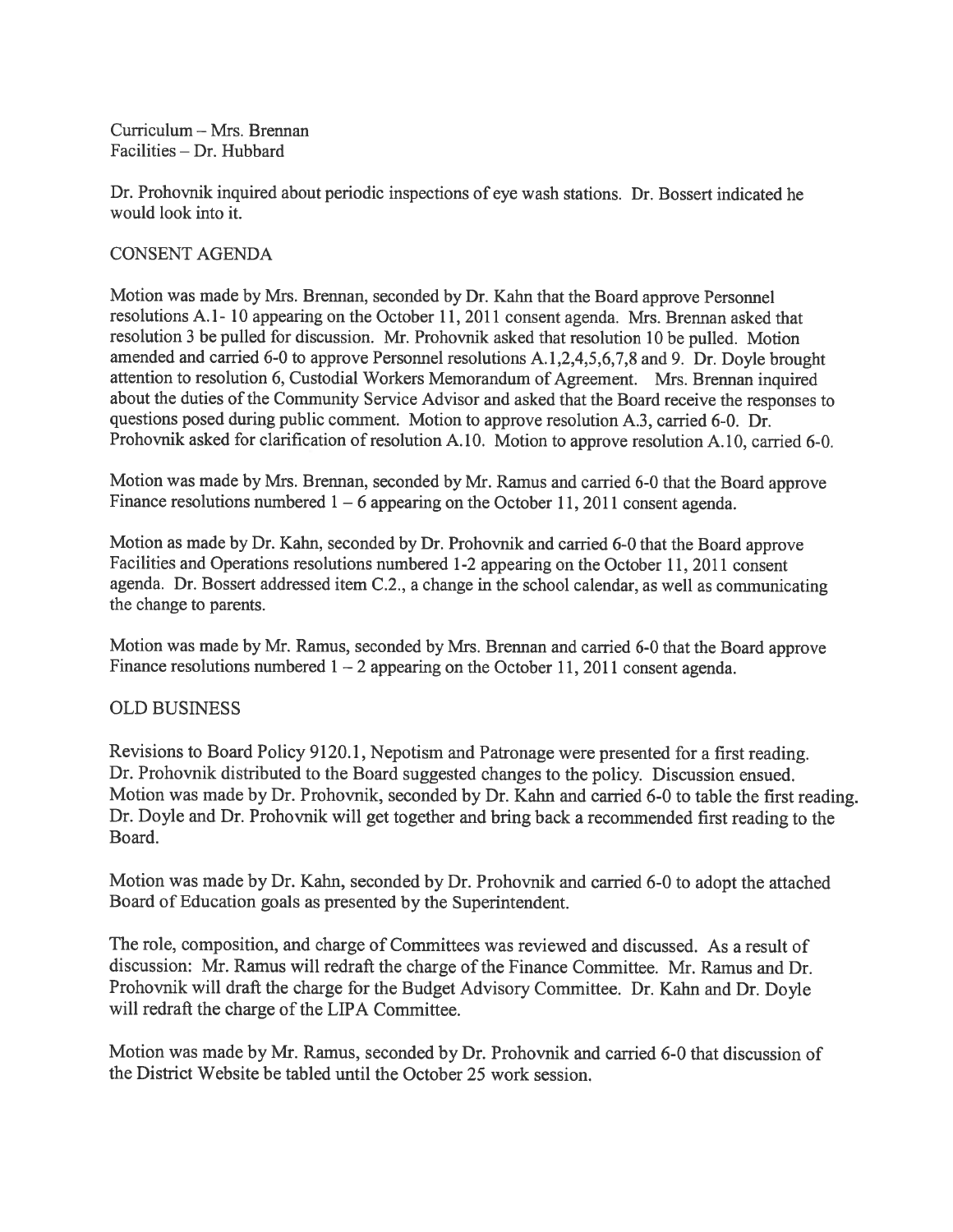#### NEW BUSINESS

Mr. Leister explained how the tax levy calculation of the tax levy. Motion was made by Mrs. Brennan, seconded by Dr. Prohovnik and carried 6-0 that the Board approve the following resolution:

Be it resolved, that the amount to be raised by tax levy for the Port Jefferson Union Free School District be fixed in the sum of \$3 1,960,867; and, Be it further resolved, that the amount to be raised by tax levy for the Port Jefferson Library Association be fixed in the sum of S2,783,755 for the 2011-2012 school year, as agreed to on July 5, 2011 between the Port Jefferson Free Library Association and the Port Jefferson Union Free School District.

Motion was made by Dr. Prohovnik, seconded by Mr. Ramus that the Board discuss for approva<sup>l</sup> the attached 2012-2013 Budget Development Calendar. Discussion ensued. Motion to approve the attached 2012-2013 Budget Development Calendar carried 5-1 (Dr. Prohovnik opposed).

Dr. Doyle opened Public Comment.

L. Steiner for PTSA — clothing bin

K. Kaming — absence of board member

At 10:57 p.m., motion was made by Mrs. Brennan, seconded by Dr. Prohovnik and carried 6-0 that the Board enter Executive Session The District Clerk left the meeting, and Dr. Doyle acted as Clerk pro tem.

At 12:21 a.m., October 12, 2011, the Board reentered general session. Motion was made by Dr. Prohovnik, seconded by Mrs. Brennan and carried 6-0 to adjourn.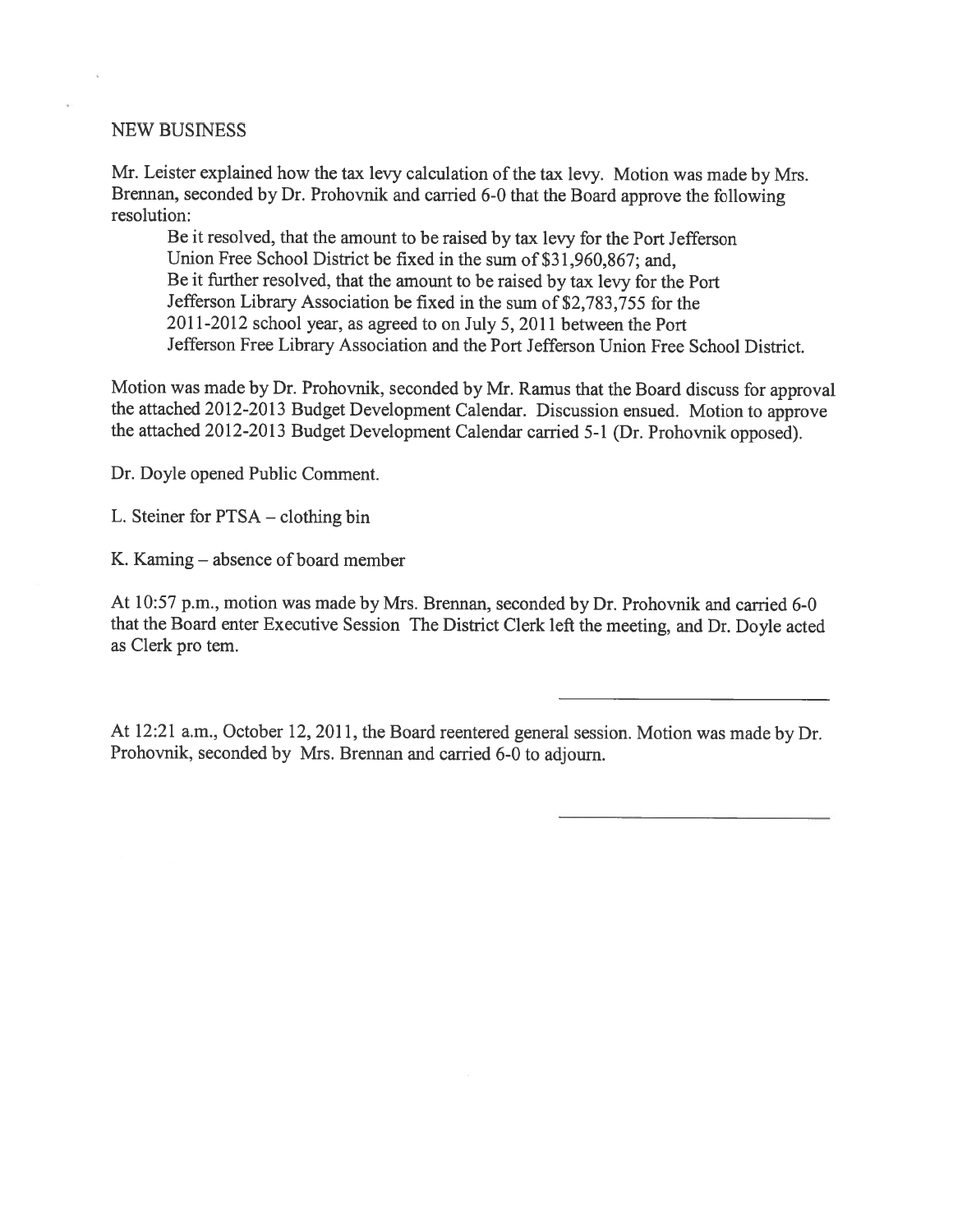#### CONSENT AGENDA 10/11/11

#### A. Personnel

#### $1.$ Appointment — Substitutes

The Board approves the following substitutes for the 2011-2012 school year: Teachers

Sheila Albinson Carmina Austin Marsha Cohen Robert Conlin Kathryn Csorny Lisa Griffiths Michelle Landetta Kristen Mariani Rachel Tarnowski Jordan Tsunis Valerie Vignona Wendy Woods Andrea Femoyer (not to exceed 40 days) Teaching Assistants Kathryn Csorny Michelle Landetta Kristen Mariani Jordan Tsunis Wendy Woods Kerry Desmond-Totillo (not to exceed 40 days) Teacher Aides Kathryn Csorny Kerry Desmond-Totillo Michelle Landetta Kristen Mariani Kimberly Scott Jordan Tsunis Wendy Woods Clerical Bernadine Devlin Kimberly Scott Kerry Desmond-Totillo Nurse Linda Love Audrey Pastrich Gertrude Weidler Athletic Trainer Rachel Aragone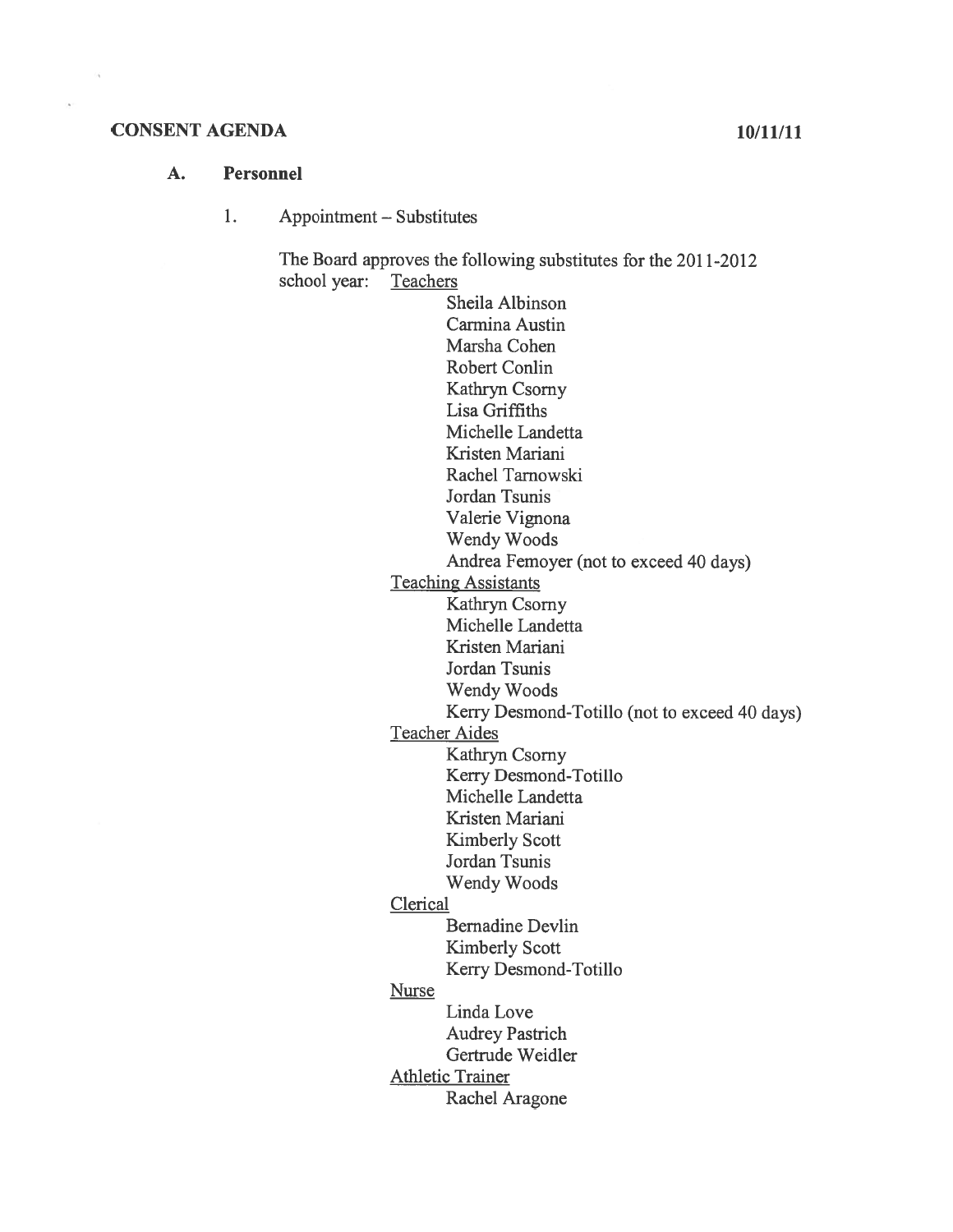2. Coaching Appointments

The Board approves the appointment of the following coaches for the 2011-2012 school year:

JV Boys' Basketball John Serignese Assistant Boys' Winter Track Andrew Cosci Assistant Boys' Spring Track Andrew Cosci Assistant Girls' Winter Track Donald Slingerland Assistant Girls' Spring Track Donald Slingerland Varsity Winter Cheerleading Andrea Gil 7/8 Boys' Basketball co-coaches Charles Ruoff& Jesse Rosen 7/8 Girls' Basketball Virginia Hampel Substitute Independent Swim Benjamin Bajus

7/8 Girls' Volleyball co-coaches Virginia Hampel & Dinarae Squatriglia

3. Co-Curricular Appointments

The Board approves the following co-curricular appointments for the 2011- 2012 school year:

High School

| Yearbook (co-advisors)                 | Richard Olsen, Lynne Edsall, Megan Ryan |
|----------------------------------------|-----------------------------------------|
| Community Service (co-advisors)        | Jesse Rosen, Kerri Neligon              |
| Detention (co-supervisors)             | Justin Garguilo, Eva Grasso             |
| <b>Student Organization</b>            | Sarah Ogden                             |
| Robotics (co-advisors)                 | Justin Garguilo, Brian Chalmers         |
| Leo Club (co-advisors)                 | Kristine Vaccaro, Brian Chalmers        |
| Freshman Class (co-advisors)           | Justin Garguilo, Robert Farenga         |
| Middle School                          |                                         |
| Yearbook (co-advisors)                 | Jeanette Garofalo, Allison Giannusa     |
| 7 <sup>th</sup> Grade Trip Coordinator | <b>Christine Austen</b>                 |
| 8 <sup>th</sup> Grade Trip Coordinator | Megan Ryan                              |
| <b>Elementary School</b>               |                                         |
| Spanish Club                           | <b>Kimberly Petrone</b>                 |
|                                        |                                         |

4. Mentor Coordinator

The Board approves the appointment of Melissa Corey as Mentor Coordinator for the 2011-2012 school year in accordance with Article VI.O. Appendix K. of the negotiated agreement with the Port Jefferson Teachers' Association. was presented for

5. Memorandum of Agreement — Paraprofessionals Association

The Board of Education approves the Memorandum of Agreement between the Port Jefferson Union Free School District and the United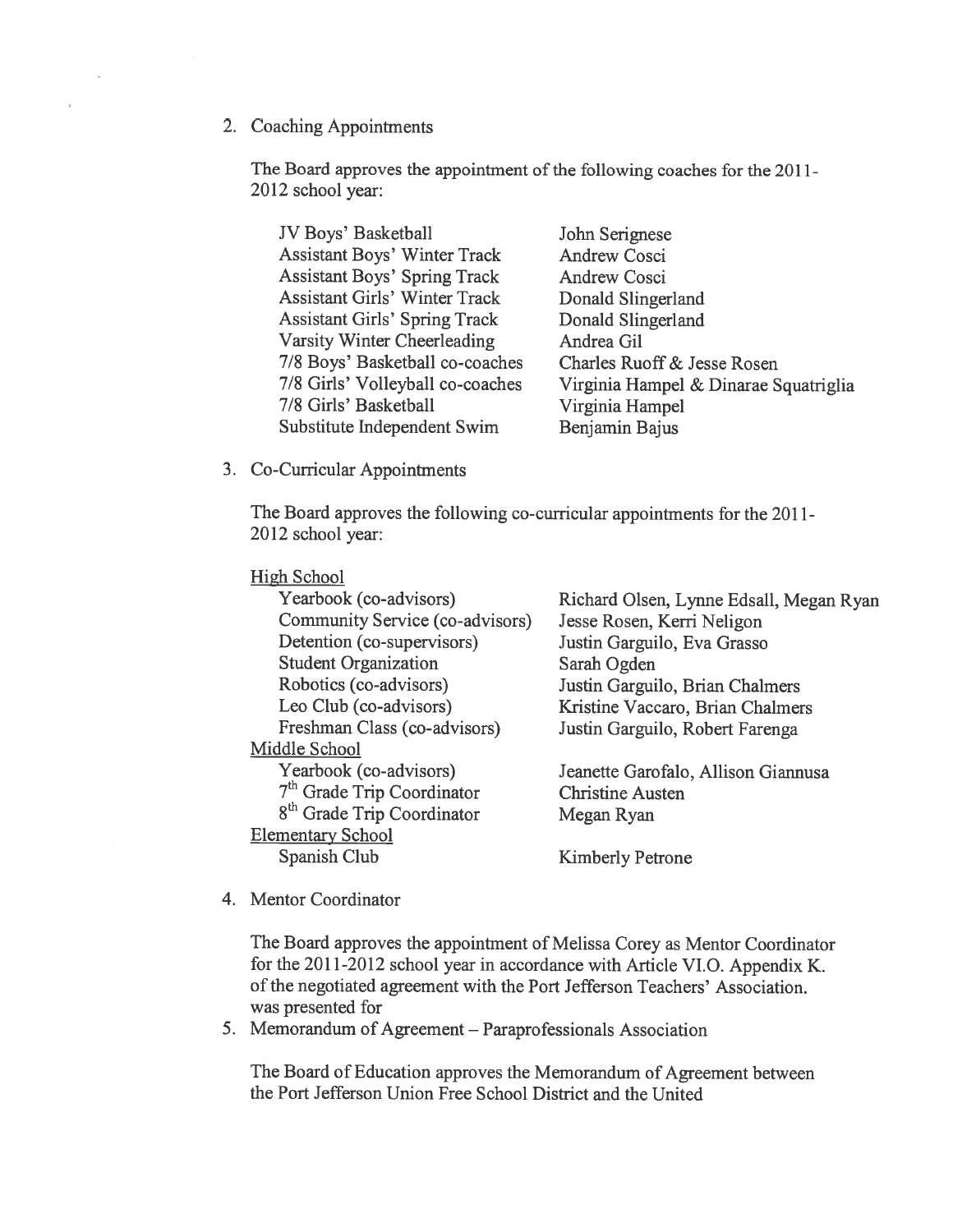Paraprofessionals Association of Port Jefferson in settlement of <sup>a</sup> grievance dated May 6, 2011.

6. Memorandum of Agreement — Custodial Workers Unit

The Board approves and ratifies the Agreement between the negotiating representatives of the Port Jefferson Union Free School District and the Port Jefferson Custodial Workers' Unit, dated September 15, 2011; and authorizes the Superintendent of Schools and/or the Board President to execute the new Collective Bargaining Agreement incorporating the terms of said agreement.

7. Request for Leave — Speech Teacher

The Board approves the reques<sup>t</sup> of Amy McClelland, Speech Teacher, for <sup>a</sup> leave of absence for the period November 7, <sup>2011</sup> — May 1, 2012, in accordance of the negotiated agreemen<sup>t</sup> with the Port Jefferson Teachers' Association.

8. Request for Leave — Math Teacher

The Board approves the reques<sup>t</sup> of Christina Morgan, Mathematics Teacher, for <sup>a</sup> leave of absence for the period November 21, <sup>2011</sup> — April 2, 2012, in accordance with the negotiated agreemen<sup>t</sup> with the Port Jefferson Teachers' Association.

9. Request for Leave — Elementary Teacher

The Board approves the reques<sup>t</sup> of Miegan Rowett, Elementary Teacher, for <sup>a</sup> leave of absence for the period November 14, <sup>2011</sup> — April 16, 2012, in accordance with the negotiated agreemen<sup>t</sup> with the Port Jefferson Teachers' Association.

10. Approval of Teaching Assignments

The Board approves the following resolutions:

- a. BE IT RESOLVED, that Kristine Vaccaro, is serving in the capacity of <sup>a</sup> (.4) Special Education Teacher for the 2011-2012 school year and is serving in the capacity as <sup>a</sup> (.6) 7-12 Mathematics teacher for the 2011-2012 school year, is hereby granted one (1) year of seniority credit in the tenure area of Special Education and one (1) year seniority credit in the tenure area of 7-12 Mathematics for her service to the District for the 2011-2012 school year.
- b. BE IT RESOLVED, that Winfred Lento, having served in the capacity of <sup>a</sup> (.4) Special Education Teacher for the 2010-2011 school year and having served as <sup>a</sup> (.6) 7-12 Mathematics teacher for the 2010-2011 school year, is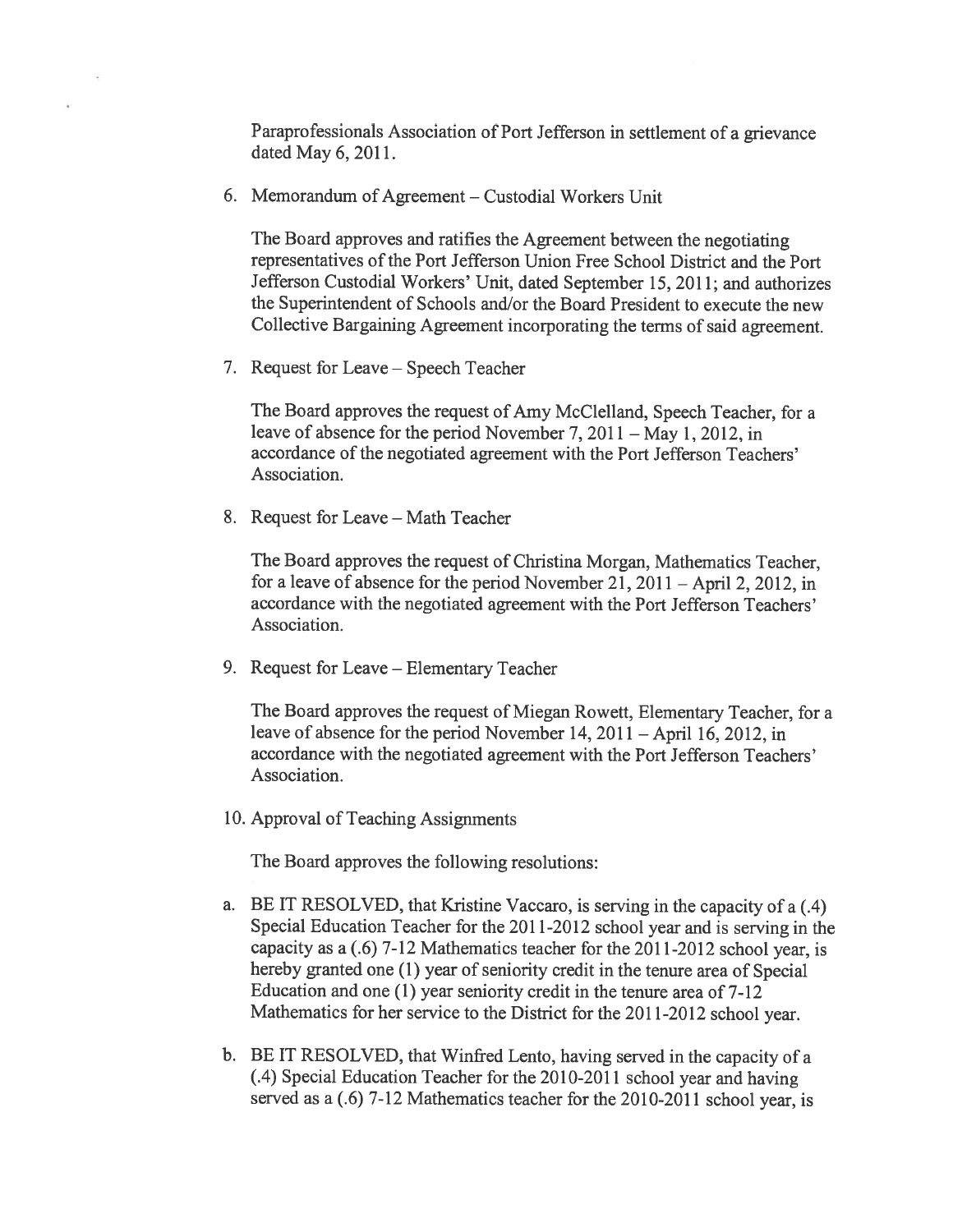hereby granted one (1) year of seniority credit in the tenure area of Special Education and one (1) year seniority credit in the tenure area of 7-12 Mathematics for her service to the District for the 2010-2011 school year.

#### B. Finance

1. Financial Reports

The Board accepts the financial reports.

2. Inter-municipal Agreement - Suffolk County Natural Gas

The Board approves the attached resolution authorizing the execution of an Inter-municipal Agreement with Suffolk County for Procurement of Natural Gas.

3. Internal Auditor

The Board approves the appointment of Nawrocki, Smith, as Internal Auditor for the 2011-2012 school year, with the option to renew on an annual basis.

4. Acceptance of Financial Statement

The Board accepts the 2010-2011 Financial Statement for the Port Jefferson School District audited and prepare<sup>d</sup> by external auditor, R.S. Abrams.

5. Approval of Payment -APPR Training

The Board approves paymen<sup>t</sup> to Anthony Butera, at his individual rate of pay, to attend the mandated APPR training held on August 31, 2011.

6. Acceptance of Donation

The Board gratefully accepts the donation of <sup>300</sup> patio payers from Great Gardens, Yaphank, NY, for the creation of a 20'  $\hat{x}$  15' patio in the elementary school courtyard, to be installed by the Garden Club, at no cost to be district.

#### C. Facilities and Operation

1. Appointment -Custodian of the District's Accounting Records, Bid Opening and Purchasing Officer, Investment Officer, Records Access Officer, Title IX Compliance Officer, FOIL Officer

The Board appoints Sean Leister, Assistant Superintendent for Business, to the following positions for the remainder of the 2011-2012 school year: Custodian of the District's Accounting Records Bid Opening and Purchasing Officer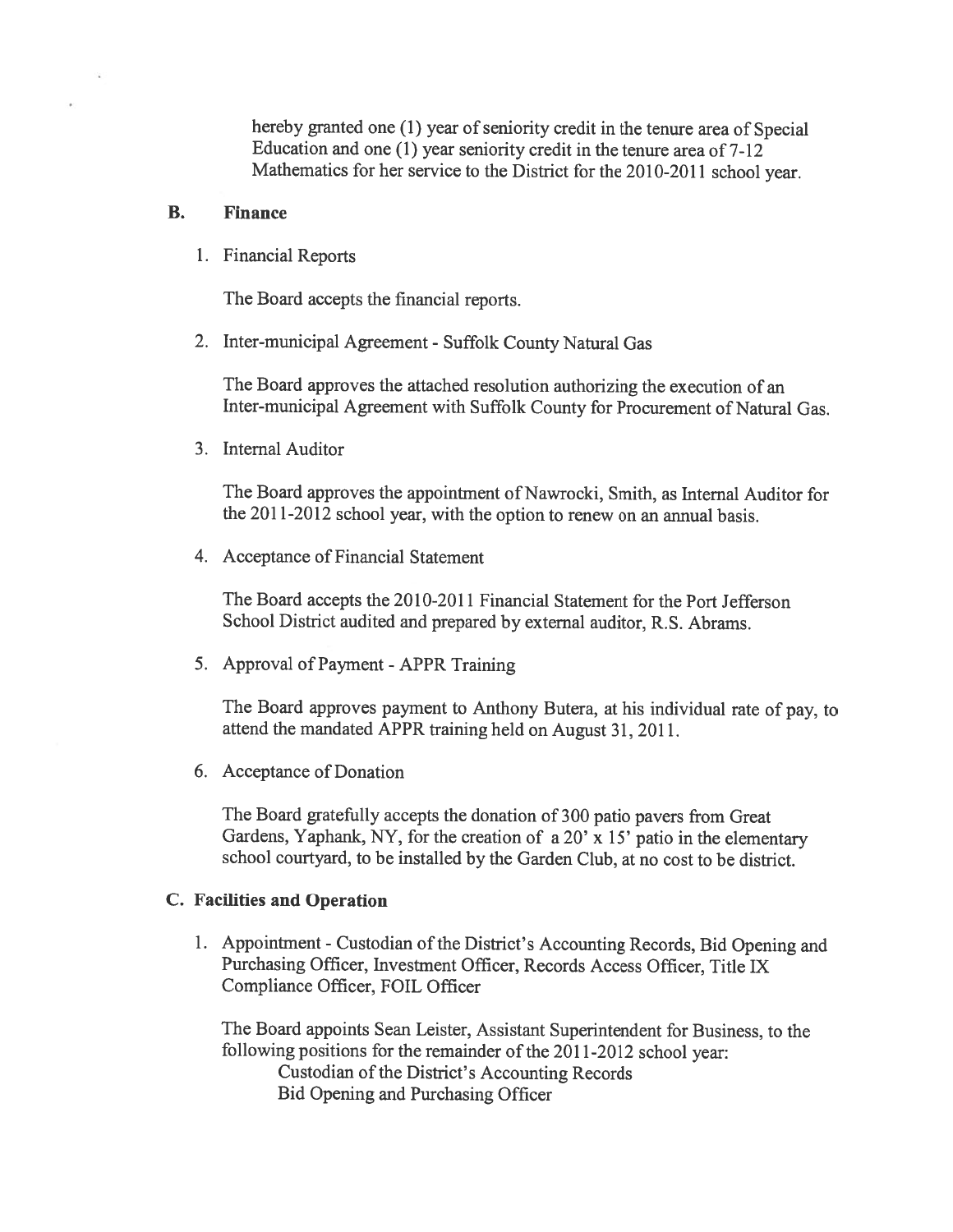Investment Officer Records Access Officer Title IX Compliance Officer FOIL Officer

2. Change to 2011-2012 School Calendar

The Board approves <sup>a</sup> change to the 2011-2012 school calendar cancelling Superintendent's Conference Day scheduled for April 16, <sup>2012</sup> and designating February 27, <sup>2012</sup> as Superintendent's Conference Day in its <sup>p</sup>lace.

#### D. Education

1. CSE Recommendations

The Board accepts the recommendations of the Committees on Special Education.

2. Rescission - Skilled Nursing Services

The Board rescinds the approva<sup>l</sup> of Dawn Martin for the provision of skilled nursing services for the 2011-2012.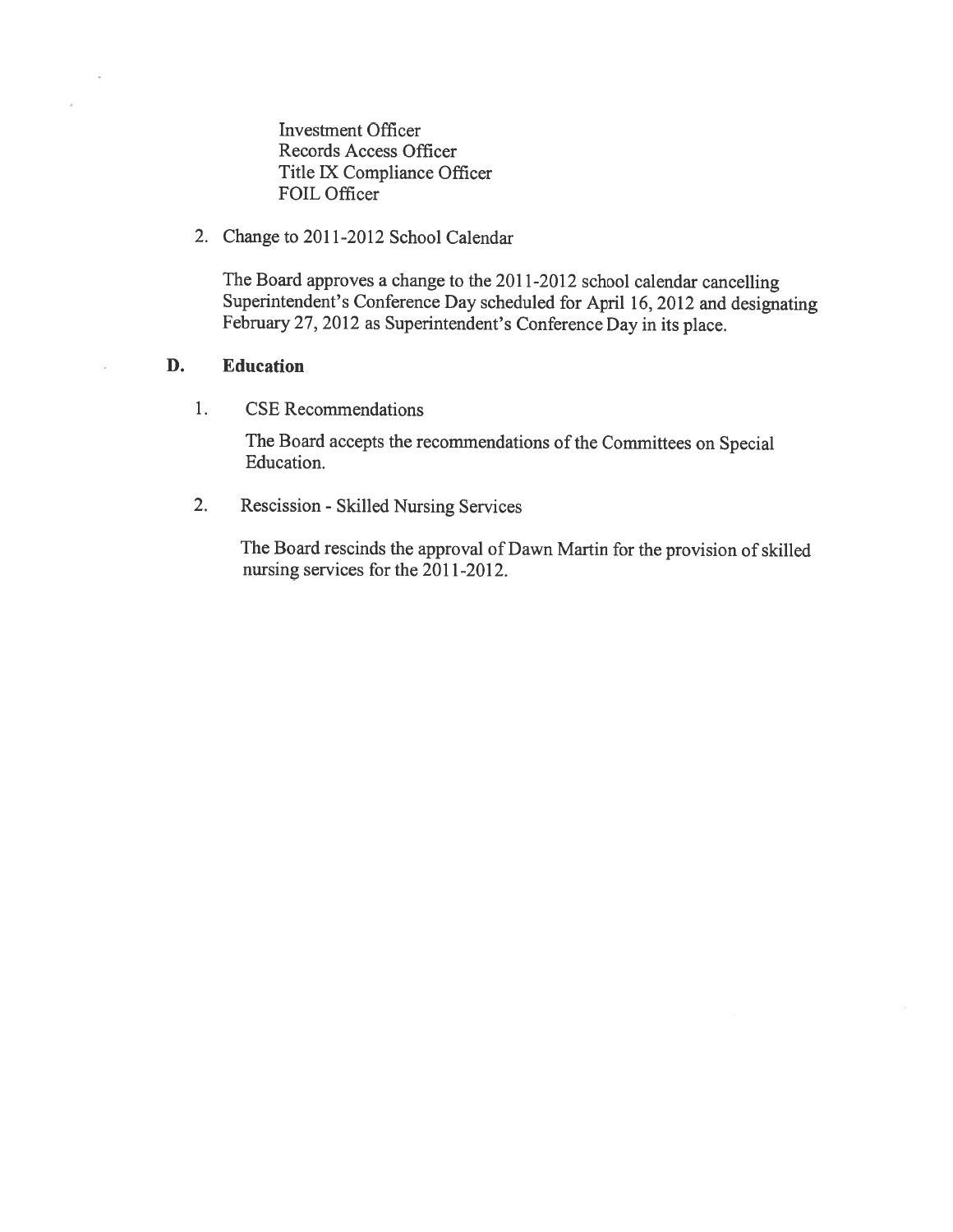#### Approval of <sup>a</sup> Resolution Authorizing the Execution of an Intermunicipal Agreement with Suffolk County for Procurement of Natural Gas

MOTION: "WHEREAS, sub-division (c) of section (1) of Article IX of the New York State Constitution provides that "Local governments shall have power to agree, as authorized by act of the legislature, with the federal government, <sup>a</sup> state or one or more other governments within or without the state, to provide cooperatively, jointly or by contract any facility, service, activity or undertaking which each participating local government has the power to provide separately... ;" and

WHEREAS, sub-division (1) of section 119-0 of Article 5-G of the General Municipal Law provides, in part, that "In addition to any other general or special powers vested in municipal corporations and districts for the performance of their respective functions, powers or duties on an individual, cooperative, joint or contract basis, municipal corporations and districts shall have power to enter into, amend, cancel and terminate agreements for the performance among themselves or one for the other of their respective functions, powers and duties on <sup>a</sup> cooperative or contract basis or for the provision of <sup>a</sup> joint service;" and

WHEREAS, paragraph (d) of sub-division (2) of section 119-0 of Article 5-G of the General Municipal Law authorizes agreements relating to "purchasing and making of contracts subject to general laws applicable to municipal corporations and school districts;" and

WHEREAS, sub-division (a) of section 119-n of Article 5-G provides that "The term 'municipal corporation' means <sup>a</sup> county outside the city of New York, <sup>a</sup> city, <sup>a</sup> town, <sup>a</sup> village, <sup>a</sup> board of cooperative educational services, fire district or <sup>a</sup> school district"; and

WHEREAS, Port Jefferson UFSD is an educational/municipal corporation, and

WHEREAS, Port Jefferson UFSD has determined that, in the interest of realizing cost savings, it is to its advantage to participate, through Suffolk County's Department of Public Works, in Suffolk County's bidding and award procedures for the procurement of natural gas, by including the demand for natural gas of Port Jefferson UFSD in the County's request for bidders; and

WHEREAS, it is in the mutual interest of Suffolk County to include Port Jefferson UFSD demand for natural gas in its request for bidders for natural gas for County facilities, in order to maximize purchasing value and obtain a more favorable price, which will amount to a cost savings for Suffolk County;

NOW, THEREFORE, be it RESOLVED, that the Port Jefferson UFSD is hereby authorized, empowered, and directed to enter into an inter-municipal agreement with Suffolk County, in <sup>a</sup> form acceptable to the Board attorney, pursuant to §119-o of the General Municipal Law, to promote efficient and economical purchasing opportunities for natural gas; and be it further

RESOLVED, that such agreement shall provide that Port Jefferson UFSD and any of its affiliates, successors, and assigns shall be solely responsible for payments due the successful contractor or vendor for their individual purchases."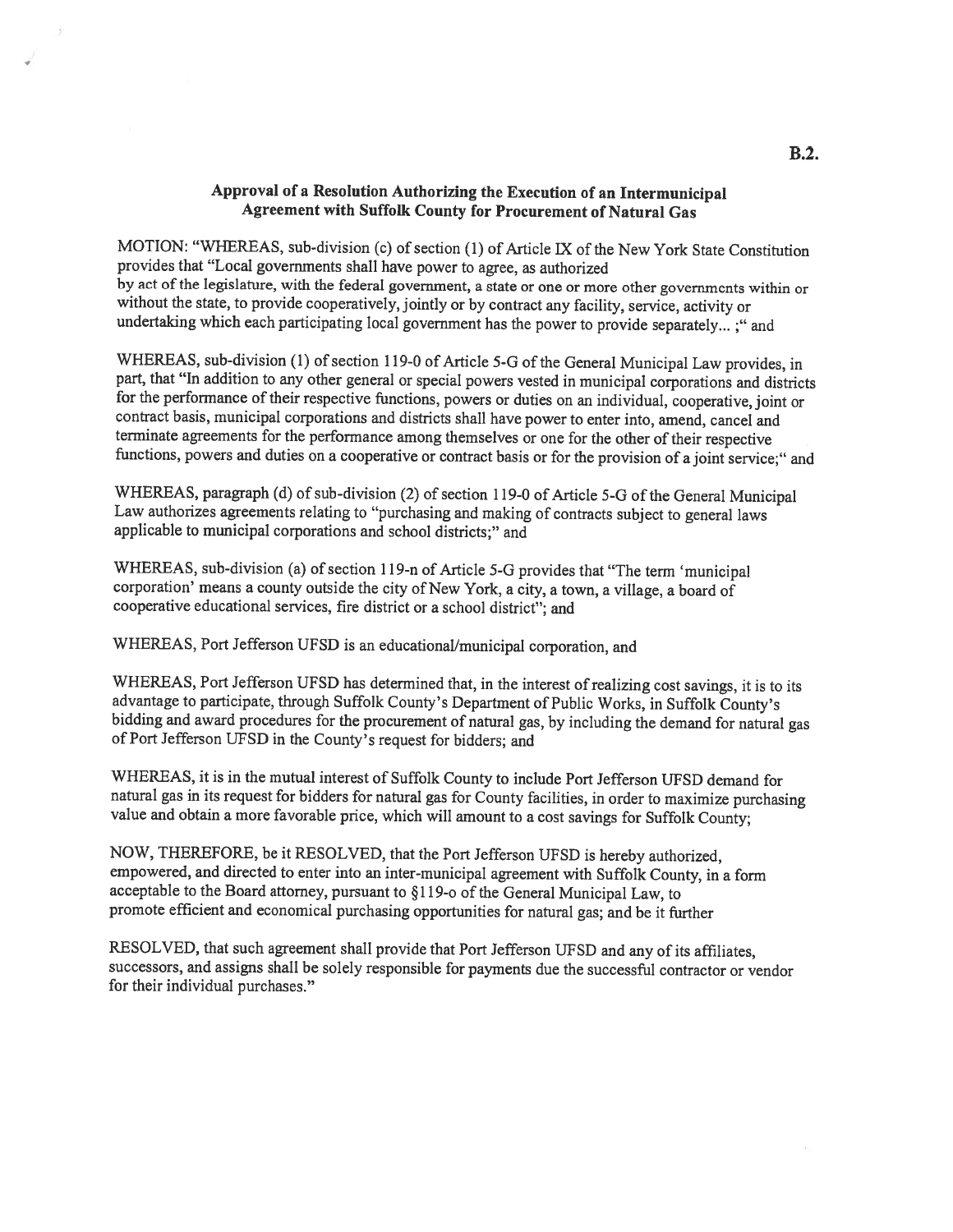#### 2012-2013 Budget Development Calendar VIII.B.

Required Action Financial Reports Due to SED (ST-3, Forms A, FT, FB) Financial Statement (FS) & External Audit report submitted to SED and Comptrollers Office Single Audit of Federal Funds including ARRA Reponse to External Audit Findings (Corrective Action Plan) Collection of Basic Education Data System (BEDS) Non-resident tuition and health services bills

# **Proposed Budget Calendar**

a

| Subject                                                                                                                                                                                                                                                                   | Date                    |
|---------------------------------------------------------------------------------------------------------------------------------------------------------------------------------------------------------------------------------------------------------------------------|-------------------------|
| Finance Committee Reviews Budget Process & Calendar                                                                                                                                                                                                                       | $Oct-11$                |
| Finance Committee reviews 5-10 year trend analysis of appropriations, revenues, assessed<br>values and tax rates                                                                                                                                                          | $Nov-11$                |
| Principals, Directors, will submit                                                                                                                                                                                                                                        | December, 2011          |
| <b>BAC Receives Rollover Budget</b>                                                                                                                                                                                                                                       | December 1, 2011        |
| Superintendent and Assistant Superintendent for Business review Budget Draft #1                                                                                                                                                                                           | Jan 3-5, 2012           |
| Board of Education receives Budget Draft #1                                                                                                                                                                                                                               | January 6, 2012         |
| BOE review and discussion of Budget Draft #1                                                                                                                                                                                                                              | <b>January 10, 2012</b> |
| Finance Committee review and discussion of Budget Draft #2                                                                                                                                                                                                                | February 7, 2012        |
| Board of Education receives Budget Draft #2                                                                                                                                                                                                                               | February 10, 2012       |
| BOE review and discussion of Budget Draft #2                                                                                                                                                                                                                              | February 14, 2012       |
| Report Levy Cap date to NYS Comptrollers Office                                                                                                                                                                                                                           | March 1, 2012           |
| Board receives Budget Draft #3                                                                                                                                                                                                                                            | March 9, 2012           |
| BOE review and discussion of Budget Draft #3                                                                                                                                                                                                                              | March 13, 2012          |
| Public Budget Presentation Meeting                                                                                                                                                                                                                                        | March 27, 2012          |
| Legal notice of date, time, and place of budget hearing and budget vote. Must advertise 4<br>times within 7 weeks with the first legal notice publication occurring at least 45 days before<br>the budget vote. Notice should appear in 2 general circulation newspapers. | March 27, 2012          |
| Board receives FINAL Budget Draft                                                                                                                                                                                                                                         | April 4, 2012           |
| Board's final review and adoption of proposed budget                                                                                                                                                                                                                      | April 17, 2012          |
| District wide Budget Informational Meeting - Administration 7:30 pm                                                                                                                                                                                                       | April 17, 2012          |
| Board votes on BOCES board candidates and BOCES administrative budget                                                                                                                                                                                                     | April 17, 2012          |
| Popular Budget to Printer                                                                                                                                                                                                                                                 | April 18, 2012          |
| Property Tax Report Card must be submitted to SED by the end of the next business day<br>following the adoption of the budget but no later than 24 days prior to the budget vote.                                                                                         | April 18, 2012          |
| Salary Disclosure submitted to S.E.D                                                                                                                                                                                                                                      | April 18, 2012          |
| Property Tax Report Card Submitted to local newspapers                                                                                                                                                                                                                    | April 18, 2012          |

Due Date 9/1/2011 (filed) 10/14/2011 10/14/2011 90 days after receipt of FS 10/6/2011 (distributed) 12/15/2011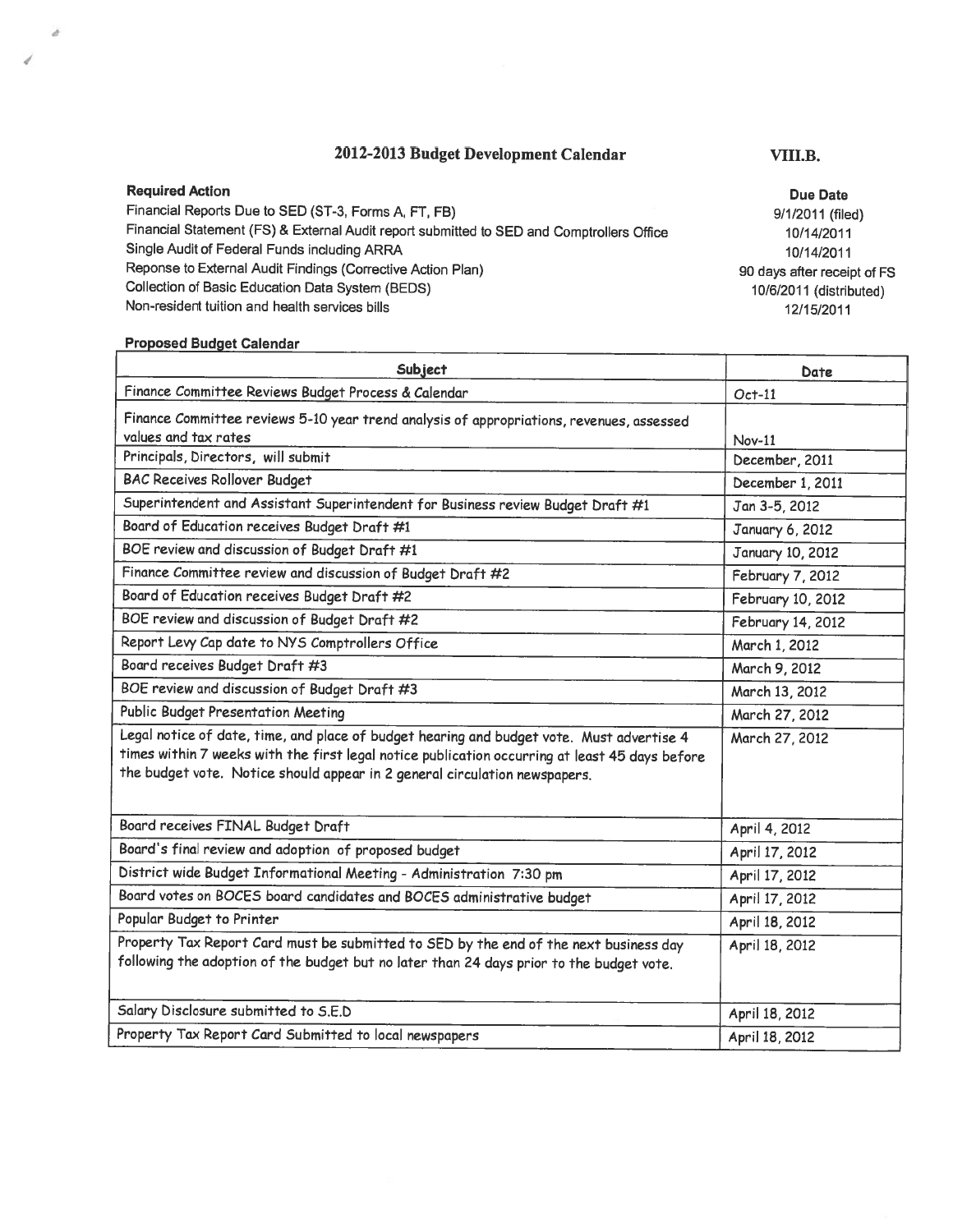| Budget statement and required attachments must be made available upon request at each<br>school building at least 7 business days before the budget hearing and at least 14 days before<br>the budget vote. | May 1, 2012  |
|-------------------------------------------------------------------------------------------------------------------------------------------------------------------------------------------------------------|--------------|
| Latest date for Popular Budget (Brochure) to be mailed home to residents                                                                                                                                    | May 2, 2012  |
| Board Budget Hearing 7:30 p.m.                                                                                                                                                                              | May 8, 2012  |
| Budget Notice to be Mailed                                                                                                                                                                                  | May 9, 2012  |
| <b>BUDGET VOTE</b>                                                                                                                                                                                          | May 15, 2012 |

 $\mathcal{O}^{\mathcal{K}}$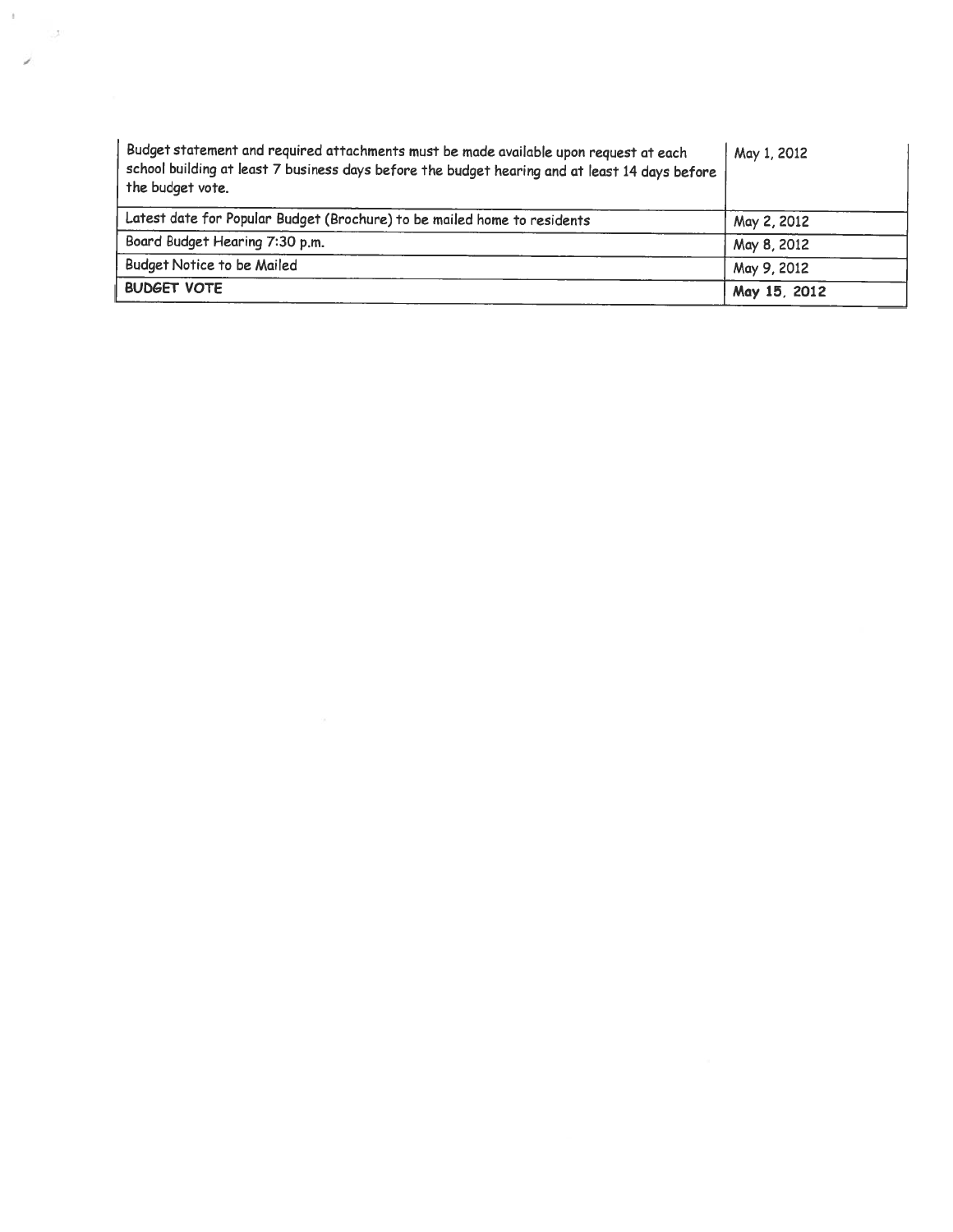The work session meeting of the Board of Education of Port Jefferson Union Free School District was held on October 25, <sup>2011</sup> at Edna Louise Spear Elementary School. Present at the 7:03 p.m. call to order by President Mark Doyle were Vice-President Kathleen Brennan, Board Members Lauren Hubbard, Robert Ramus, and Isak Prohovnik, Superintendent of Schools Kenneth Bossert, Assistant Superintendent for Pupil Personnel Services Donna Guiffre, Assistant Superintendent for Business Sean Leister, and District Clerk Janice Baisley. Board Members Robert Frey and Dennis Kahn were absent.

Dr. Bossert gave <sup>a</sup> presentation on Annual Professional Performance Review (APPR). A question and answer period followed.

#### BOARD ACTION

Motion was made by Dr. Hubbard, seconded by Mrs. Brennan, and carried 5-0 that the Board approve the following resolutions appearing on the October 25, <sup>2011</sup> work session agenda:

- A. Personnel
	- 1. Change in Leave Start Date Speech Teacher The Board approves the request of Amy McClelland, teacher of Speech and Language, for <sup>a</sup> change in start date of her approved leave of absence from November 4, 2011 to October 24, 2011, in accordance with the negotiated agreement with the Port Jefferson Teachers' Association.
	- 2. Appointment Leave Replacement Speech Teacher The Board approves the appointment of Danielle McBride as <sup>a</sup> teacher of Speech and Language, on <sup>a</sup> leave replacement basis (for Amy McClelland) effective October 26, 2011 - May 1, 2012, at Level MA Step 1, in accordance with the negotiated agreement with the Port Jefferson Teachers' Association.
	- 3. Change in Leave Start Date Math Teacher The Board approves the request of Christina Morgan, teacher of Mathematics, for <sup>a</sup> change in start date of her approved leave of absence from November 21, <sup>2011</sup> to November 15, 2011, in accordance with the negotiated agreement with the Port Jefferson Teachers' Association.
	- 4. Appointment Leave Replacement Math Teacher The Board approves the appointment of Corinne Van Wickler as <sup>a</sup> teacher of mathematics, on <sup>a</sup> leave replacement basis (for Christina Morgan) effective November 8, <sup>2011</sup> — April 2, 2012, at Level MA3O Step 1, in accordance with the negotiated agreement with the Port Jefferson Teachers' Association.
	- 5. Appointment Substitutes The Board approves the appointment of the following teacher substitutes for the 2011-2012 school year: Danielle McBride Corinne Van Wickler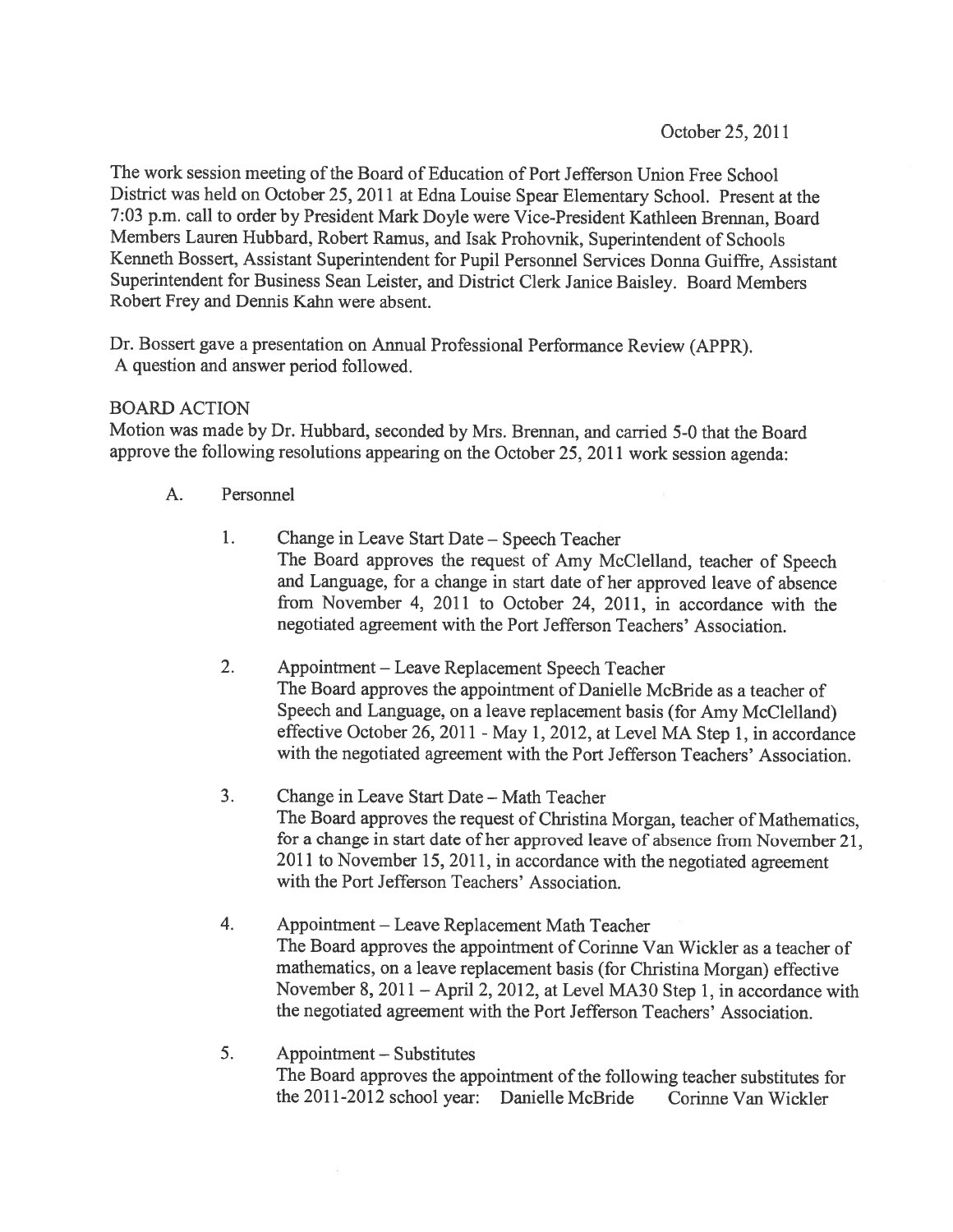At 8:22 p.m., motion was made by Mr. Ramus, seconded by Dr. Hubbard and carried 5-0 that the Board enter executive session to discuss potential lawsuits, staff grievances, and internal trustee matters. The District Clerk left the meeting and Dr. Doyle acted as Clerk pro tem.

At 11:02 p.m., the Board reentered general session. Motion was made by Mr. Ramus, seconded by Dr. Prohovnik, and carried 5-0 to adjourn.